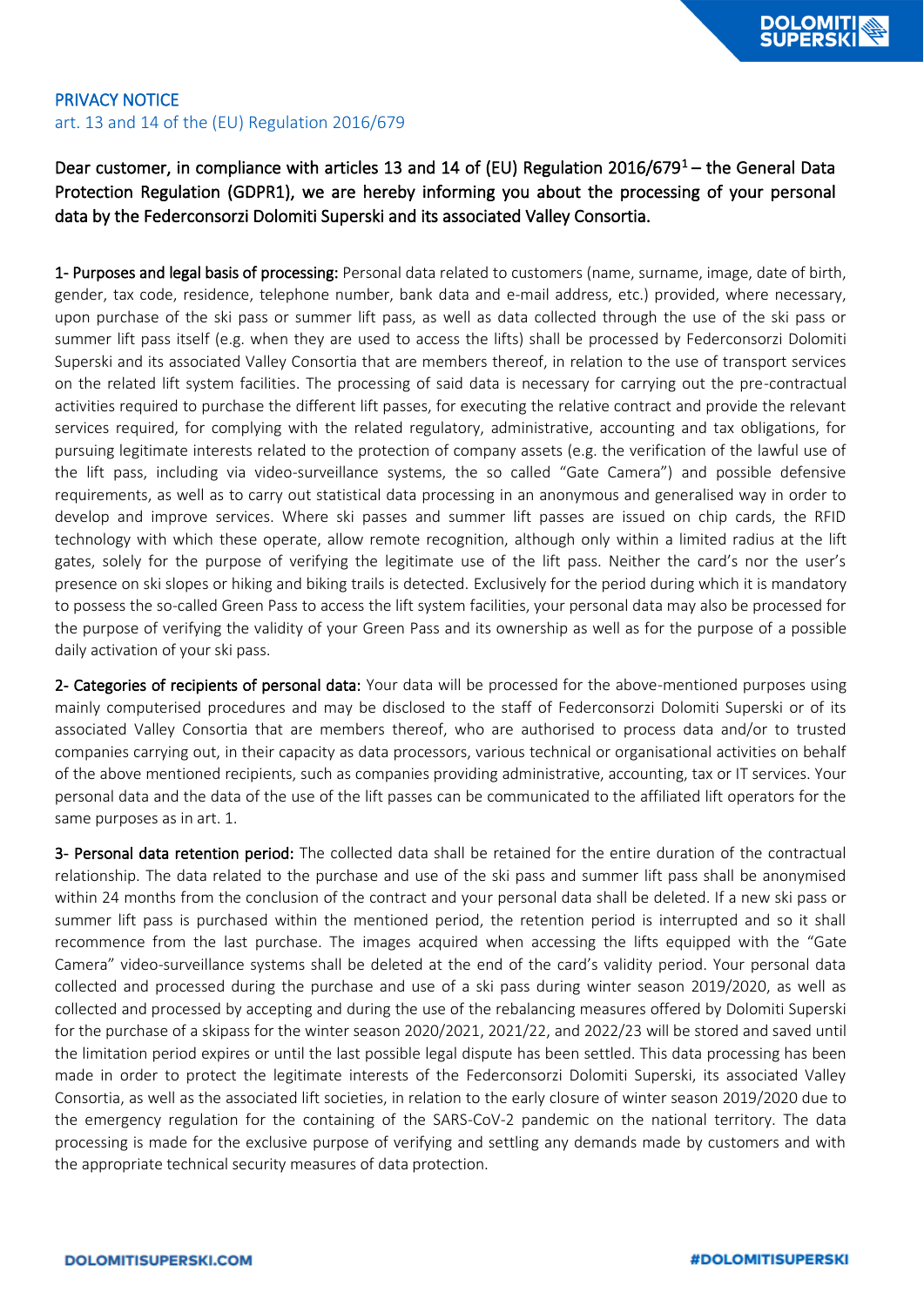4- Mandatory provision of personal data: The provision of your data is necessary to purchase the ski pass and the summer lift pass as well as to execute the related contract; any refusal to provide such data will therefore mean that it is not possible to conclude the contract or to supply the services.

5- Exercise of rights: The GDPR provides the right to access the data related to your person at any time, to obtain a copy thereof, to correct and supplement them where they are inaccurate or incomplete, to delete them or limit their processing where the necessary conditions are met, to object to processing for reasons related to your specific situation, and to request the portability of the data provided where processed in an automated way based on your consent or for the execution of the contract. Likewise, where required, you are entitled to withdraw your consent without prejudice to the lawfulness of the processing based on the consent granted before such withdrawal. The above is without prejudice to your right to petition the Supervisory Authority, including by the filing of a complaint where deemed necessary, for the protection of your personal data and your rights. For any issue related to the processing of your personal data, please contact the Federconsorzi Dolomiti Superski at: [info@dolomitisuperski.com.](mailto:info@dolomitisuperski.com)

6- Joint data controllers: For the various areas and activities under their responsibility (based on the existing internal agreements between them), your personal data are processed by the following joint data controllers: Federconsorzi Dolomiti Superski, headquartered in Via Arnaria 43, 39040, Castelrotto (BZ), which manages the data center where all ski pass and summer lift pass data are stored, as well as the 12 Valley Consortia associated to Federconsorzi, which process the data of ski passes and summer lift passes sold or used in the areas within their competence as well as data consulted for possible refund requests, or to report unlawful usage, as listed below: 1) Consorzio Esercenti Impianti a Fune Cortina, San Vito di Cadore, Auronzo-Misurina, Via G. Marconi 15, 32043 Cortina d'Ampezzo (BL); 2) Consorzio Esercenti Impianti a Fune Skirama Plan de Corones, Via J.G. Mahl 40, 39031 Brunico (BZ); 3) Consorzio Impianti a Fune Alta Badia, Via Boscdaplan 105, La Villa, 39030 Badia (BZ); 4) Consorzio Esercenti Impianti a Fune Val Gardena/Alpe di Siusi, Via Arnaria 43, 39040 Castelrotto (BZ); 5) Consorzio Impianti a Fune Val di Fassa e Carezza, Via de Pareda 67, 38032 Canazei (TN); 6) Consorzio Impianti a Fune Arabba-Marmolada, Via Boè/Arabba 13, 32020 Livinallongo (BL); 7) Consorzio 3 Zinnen Dolomites, Via Ombrosa 2F, 39038 San Candido/Versciaco (BZ); 8) Consorzio Impianti a Fune Val di Fiemme-Obereggen, Via Roma 2, 38038 Tesero (TN); 9) Consorzio Impianti a Fune San Martino di Castrozza/Passo Rolle, Via Passo Rolle 136, Fraz. San Martino di Castrozza, 38054 Primiero San Martino di Castrozza (TN); 10) Consorzio Rio Pusteria-Bressanone, Via Jochtal 1, Valles, 39037 Rio di Pusteria (BZ); 11) Consorzio Impianti a Fune Alpe Lusia/San Pellegrino, Via Loewy 42, 38035 Moena (TN); 12) Consorzio Impianti a Fune Civetta, Corso Italia, 32022 Alleghe (BL). The identification data and contact details of each member of the Consortia managing the lift system facilities that you have used, can be obtained from each Consortia.

7- Data protection officer: The data protection officer of the Federconsorzi Dolomiti Superski (hereinafter DPO) can be contacted at the data controller's address as well as directly via e-mail at the following address: dpo@dolomitisuperski.com.

8- Sending of commercial information related to the services offered: Your personal data (name, contact details, email address, mobile phone number) may also be processed, subject to your voluntary and separate consent, to send you information related to products or services provided by the Federconsorzi Dolomiti Superski and by its associated Valley Consortia members of Federconsorzi (e.g. newsletters, promotional and advertising material), or notices of local events organized on the territory of Dolomiti Superski by means of e-mail, SMS, MMS, fax, messages to web applications and/or on paper by post, as well as for direct sale and market research purposes, including research related to service quality and satisfaction, via remote communication techniques that use conventional and automated contact methods by means of the above tools. Our mailing service may also be provided with the technical support of third-party companies in their capacity as data processors, to which addresses or mobile phone numbers may be disclosed solely for said purpose; they may not be used otherwise. Your data shall be used until your objection; they shall subsequently be deleted. The disclosure of your data and your consent for the above purposes are optional and their non-disclosure does not affect existing relations and